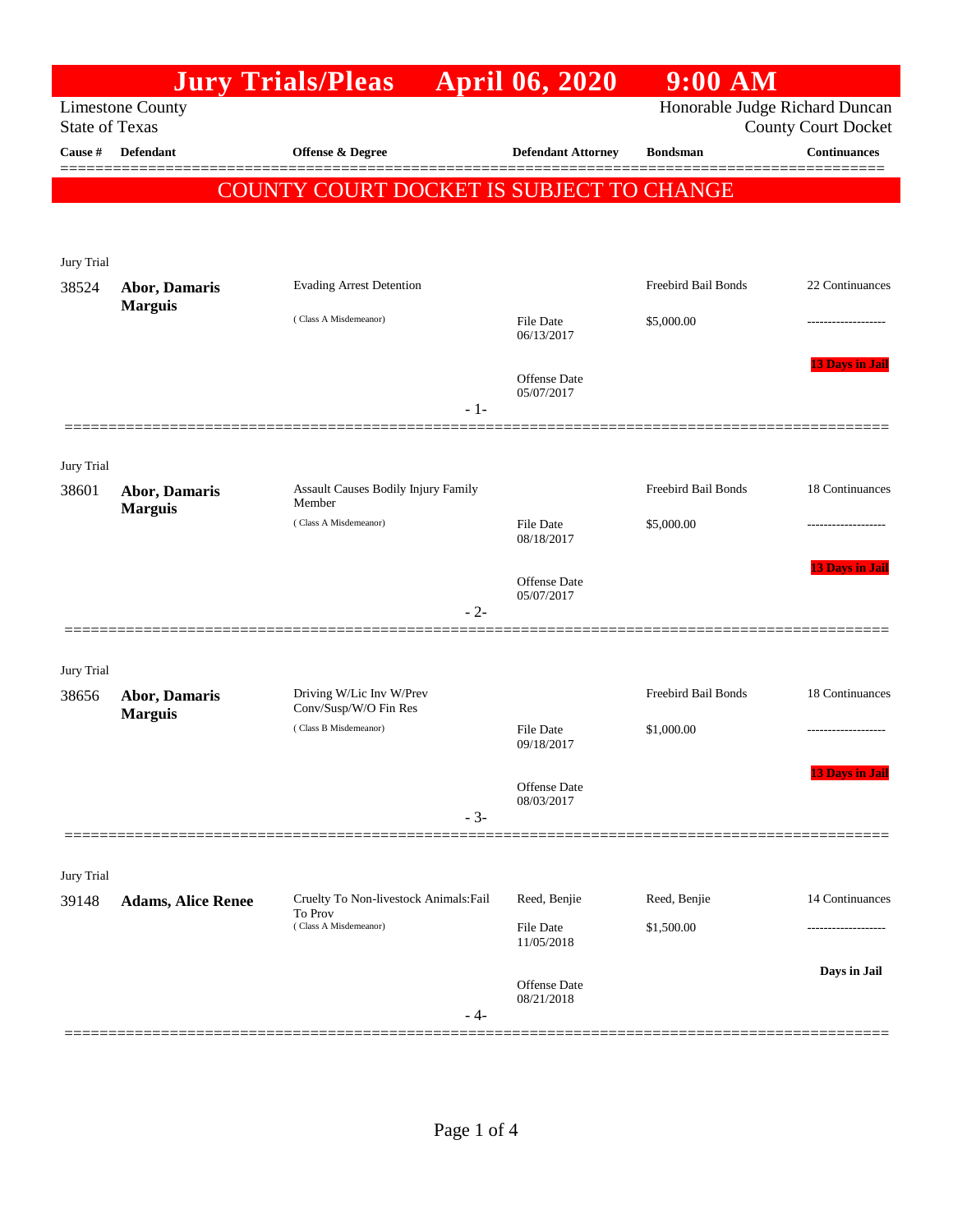|                                                  |                                      | <b>Jury Trials/Pleas</b>                                                  |        | <b>April 06, 2020</b>                          | <b>9:00 AM</b>                                               |                                      |
|--------------------------------------------------|--------------------------------------|---------------------------------------------------------------------------|--------|------------------------------------------------|--------------------------------------------------------------|--------------------------------------|
| <b>Limestone County</b><br><b>State of Texas</b> |                                      |                                                                           |        |                                                | Honorable Judge Richard Duncan<br><b>County Court Docket</b> |                                      |
| Cause #                                          | <b>Defendant</b>                     | <b>Offense &amp; Degree</b>                                               |        | <b>Defendant Attorney</b>                      | <b>Bondsman</b>                                              | <b>Continuances</b>                  |
|                                                  |                                      | 'Y COURT DOCKET IS SUBJECT TO CHANGE<br>COUN                              |        |                                                |                                                              |                                      |
| Jury Trial                                       |                                      |                                                                           |        |                                                |                                                              |                                      |
| 39371                                            | Perez, Juan, Jr.                     | Poss Marij <2oz<br>(Class B Misdemeanor)                                  |        | Reed, Benjie<br><b>File Date</b><br>05/28/2019 | Reed, Benjie<br>\$2,000.00                                   | 5 Continuances<br>------------------ |
|                                                  |                                      |                                                                           | $-9-$  | <b>Offense Date</b><br>09/13/2018              |                                                              | Days in Jail                         |
| Jury Trial                                       |                                      |                                                                           |        |                                                |                                                              | 5 Continuances                       |
| 39372                                            | Perez, Jr., Juan                     | Assault Causes Bodily Injury Family<br>Member<br>(Class A Misdemeanor)    |        | Reed, Benjie<br><b>File Date</b><br>05/28/2019 | Reed, Benjie<br>\$8,500.00                                   |                                      |
|                                                  |                                      |                                                                           | $-10-$ | <b>Offense Date</b><br>09/13/2018              |                                                              | Days in Jail                         |
| Jury Trial                                       |                                      |                                                                           |        |                                                |                                                              |                                      |
| 39375                                            | Ramirez-Serrato,<br><b>Sebastian</b> | Driving While Intoxicated/open Alch<br>ContaineO<br>(Class B Misdemeanor) |        | Reed, Benjie<br><b>File Date</b>               | County Bail Bonds<br>\$2,000.00                              | 7 Continuances                       |
|                                                  |                                      |                                                                           | $-11-$ | 06/04/2019<br>Offense Date<br>05/03/2019       |                                                              | Days in Jail                         |
| Jury Trial                                       |                                      |                                                                           |        |                                                |                                                              |                                      |
| 39377                                            | Reyes-Harris, Abigail<br>Miquela     | Assault Causes Bodily Injury Family<br>Member<br>(Class A Misdemeanor)    |        | Spivey, Shirley<br><b>File Date</b>            | Freebird Bail Bonds<br>\$25,000.00                           | 8 Continuances<br>-----------------  |
|                                                  |                                      |                                                                           | $-12-$ | 06/13/2019<br>Offense Date<br>11/08/2018       |                                                              | Days in Jail                         |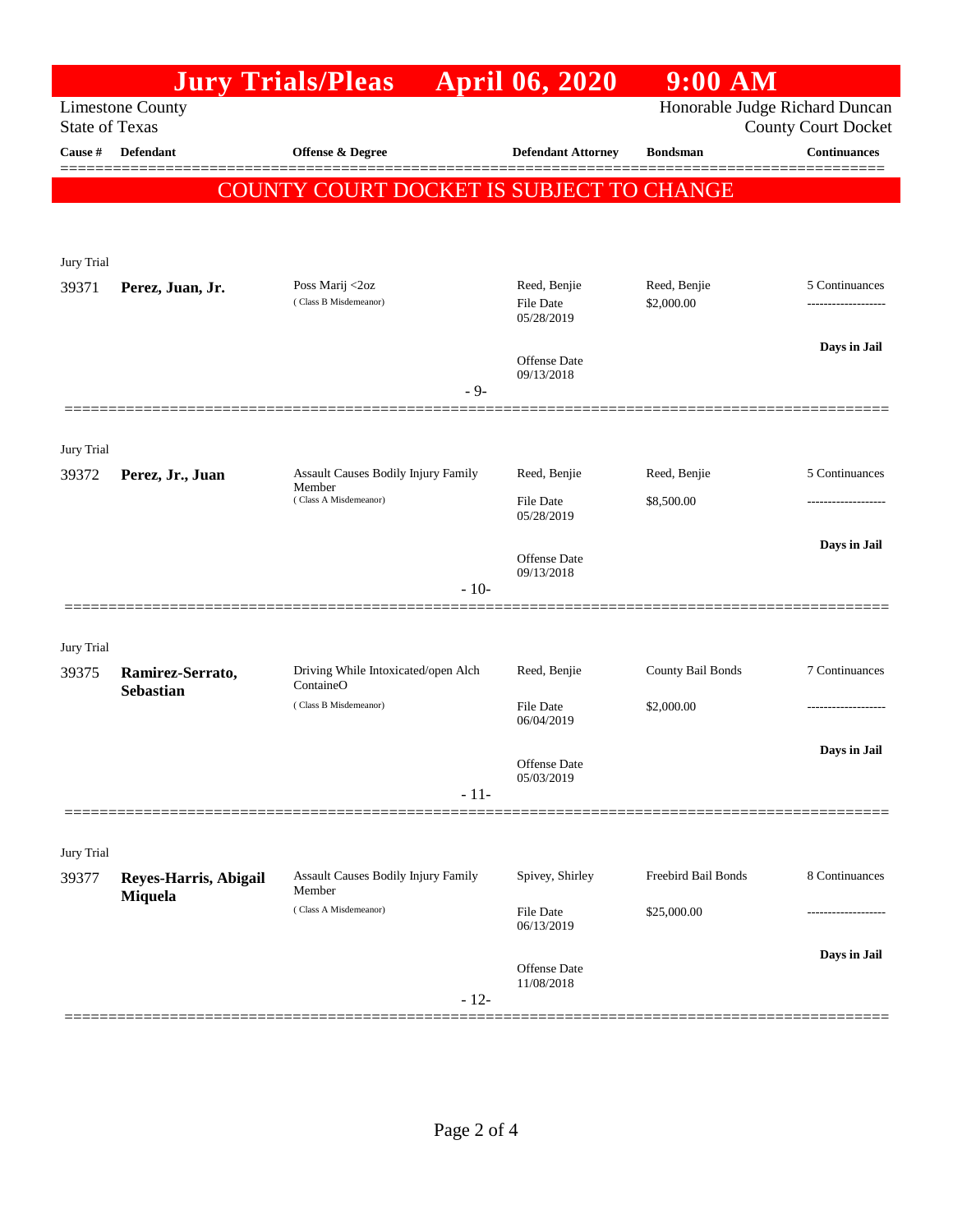|                       |                              | <b>Jury Trials/Pleas</b>                                               |                                                | <b>April 06, 2020</b>                                        | $9:00$ AM                       |                                                              |
|-----------------------|------------------------------|------------------------------------------------------------------------|------------------------------------------------|--------------------------------------------------------------|---------------------------------|--------------------------------------------------------------|
| <b>State of Texas</b> | <b>Limestone County</b>      |                                                                        |                                                |                                                              |                                 | Honorable Judge Richard Duncan<br><b>County Court Docket</b> |
| Cause #               | <b>Defendant</b>             | <b>Offense &amp; Degree</b>                                            |                                                | <b>Defendant Attorney</b>                                    | <b>Bondsman</b>                 | <b>Continuances</b>                                          |
|                       |                              | COUNTY COURT DOCKET IS SUBJECT TO CHANGE                               |                                                |                                                              |                                 |                                                              |
| Jury Trial<br>39394   | Green, Christina             | Fail To Identify Giving False/Ficitious                                |                                                | Reed, Benjie                                                 | Reed, Benjie                    | 7 Continuances                                               |
|                       | Marie                        | Info<br>(Class B Misdemeanor)                                          | File Date<br>06/24/2019                        | \$2,000.00                                                   |                                 |                                                              |
|                       |                              |                                                                        | $-5-$                                          | Offense Date<br>01/26/2019                                   |                                 | Days in Jail                                                 |
| Jury Trial            |                              |                                                                        |                                                |                                                              |                                 |                                                              |
| 39406                 | Parker, Eric William         | Assault Causes Bodily Injury Family<br>Member<br>(Class A Misdemeanor) | Morgan, Chad<br><b>File Date</b><br>06/27/2019 | Reed, Justin<br>\$3,000.00                                   | 6 Continuances                  |                                                              |
|                       |                              |                                                                        | $-8-$                                          | Offense Date<br>02/11/2019                                   |                                 | Days in Jail                                                 |
| Jury Trial<br>39467   | Welch, Travis L              | Boating While Intoxicated<br>(Class B Misdemeanor)                     | Moore, David E.                                | County Bail Bonds                                            | 6 Continuances                  |                                                              |
|                       |                              |                                                                        |                                                | <b>File Date</b><br>09/13/2019<br>Offense Date<br>07/27/2019 | \$2,000.00                      | Days in Jail                                                 |
|                       |                              |                                                                        | $-14-$                                         |                                                              |                                 |                                                              |
| Jury Trial<br>39504   | <b>Hall, Michael Anthony</b> | Viol Bond/Protective Order<br>(Class A Misdemeanor)                    |                                                | File Date<br>11/05/2019                                      | County Bail Bonds<br>\$3,000.00 | 3 Continuances<br>------------------                         |
|                       |                              |                                                                        | $-6-$                                          | <b>Offense Date</b><br>08/01/2019                            |                                 | Days in Jail                                                 |